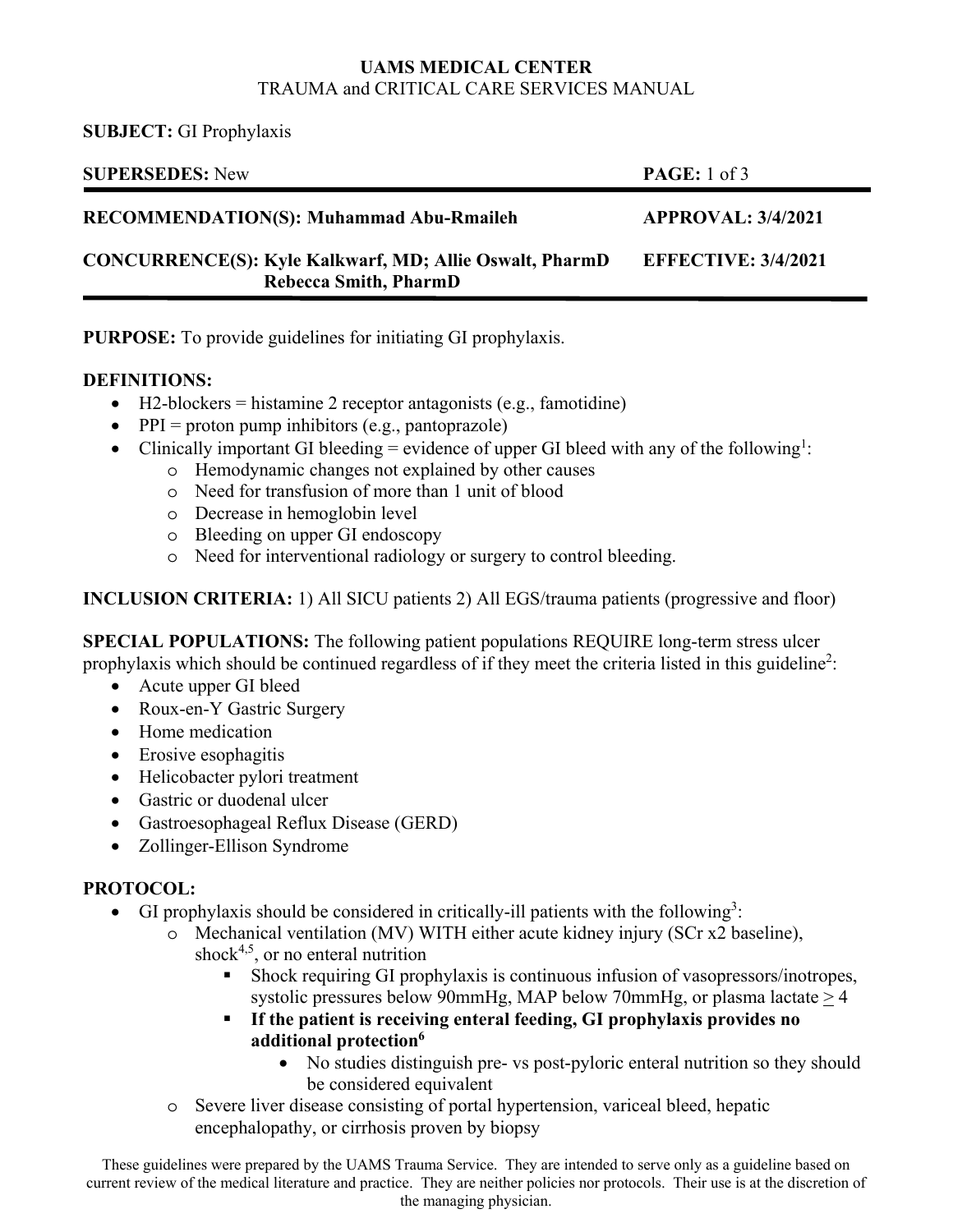### **SUBJECT:** GI Prophylaxis **PAGE:** 2 of 3

- $\circ$  Coagulopathy on admission (defined as INR  $>$  2 (off warfarin) or platelets < 30K)
- IV H2-blockers or PPI should be reserved for patients unable to tolerate enteral medications
- Evaluate daily if the patient needs to be on stress ulcer prophylaxis and discontinue when therapy is no longer warranted.
- Pharmacologic Agents:
	- o **Famotidine** (H2-blocker):
		- Dosing:
			- Normal renal function  $(CrC \geq 50 \text{ mL/min})$ o 20mg PO/PT/IV q12hr
			- Renal dysfunction  $(CrC1 < 50$  mL/min) o 20mg PO/PT/IV q24hr
	- o **Pantoprazole** (Proton Pump Inhibitor)
		- Dosing:
			- 40mg PO/IV q24hrs
		- **Limit use to:** 
			- Patients with clinically significant GI bleeding
			- PPI as home medication (if appropriate indication)

# **Examples of patients who do not require GI prophylaxis:**

- Non-MV patients who are NPO prior to procedure/surgery
- Non-MV patients who are being fed post-pyloric or through TPN without additional risk factors/indications
- Patient who is only septic
- Steroid use with no other risk factors
- Acute hepatic failure
- Use of anticoagulants
- Cancer
- Home PPI without appropriate indication (should be stopped if no appropriate indication found)

# **EVIDENCE:**

- There is only weak evidence that PPIs possibly reduce the risk of clinically important bleeding in high risk patients compared to H2-blockers, but the confidence interval includes no difference (OR 0.58; 95% CI 0.29 - 1.17).<sup>3</sup>
- Clinical trials and meta-analysis show only weak evidence that GI prophylaxis may be associated with hospital acquired pneumonia and/or *C. diff* infection<sup>3,6,7</sup>
- $\bullet$  H2-blockers are associated with less pneumonia development than PPIs.<sup>3</sup>
- PPIs did not improve mortality in a multicenter, parallel-group, blinded trial with 3298 comparing pantoprazole to saline placebo (relative risk 1.02; 95% CI 0.91-1.13; p 0.76).<sup>8</sup>
	- o 90-day Kaplan-Meyer curves between PPI and placebo were identical.<sup>8</sup>
	- o Subgroup analyses of shock, MV, coagulopathy, history of liver disease, and elevated SAPS II scores did not show any statistically significant reduction in GI bleed with PPIs.<sup>8</sup>
- A meta-analysis showed that GI prophylaxis reduces clinically important gastrointestinal bleeding (RR 0.73; 95% CI 0.57 - 0.92) with an absolute risk difference of -0.51 (95% CI -0.90 to -0.12; p 0.009)<sup>1</sup> and meta-analysis of multiple trials with an OR 0.61 (95% CI 0.42 - 0.89).<sup>9</sup>
- There is no evidence that the route of administration (IV or PO) alters effectiveness of PPIs or H<sub>2</sub>-blockers.<sup>10</sup>

These guidelines were prepared by the UAMS Trauma Service. They are intended to serve only as a guideline based on current review of the medical literature and practice. They are neither policies nor protocols. Their use is at the discretion of the managing physician.